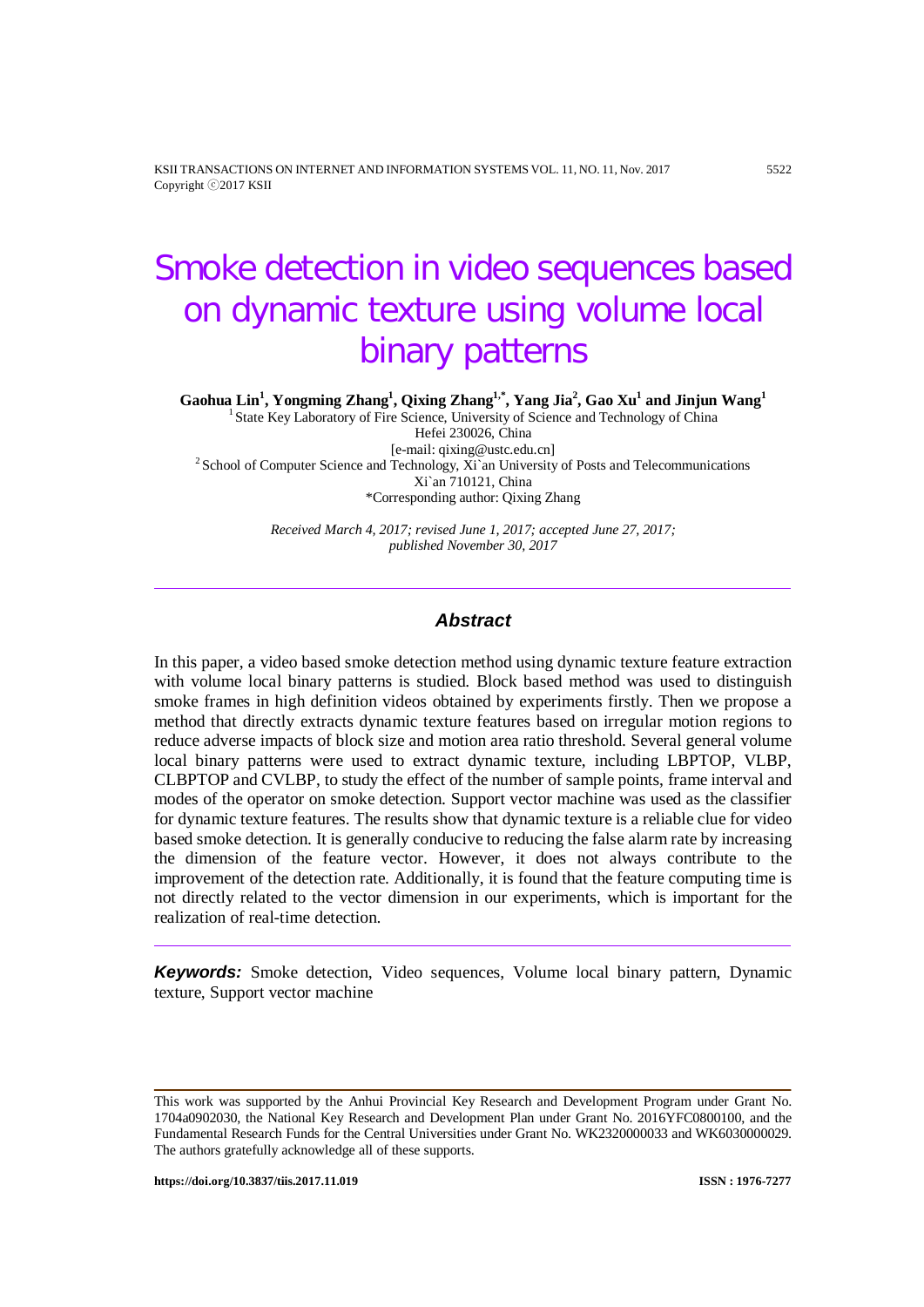# **1. Introduction**

**V**ideos carry very rich and complex information, and are more and more easy to be obtained with the rapid development of devices capable of digital media capture. Computer vision has many applications, e.g., face recognition, human action recognition  $[1]$ , automatic media classification and annotation [2,3]. Video based fire detection is one of the application areas. Compared to conventional point smoke detector, video based fire detection system shows advantages in being usable in large open spaces, detecting fire immediately, providing more information such as the fire development and location [4]. According to detecting objects, video based fire detection methods can be classified into two categories: flame detection and smoke detection. As we know, smoke often emerges before flames, and the space range of flames is much smaller than smoke. Thus, smoke is a more efficient clue for early fire detection [5].

A considerable amount of work has studied the recognition of smoke in video. Here we overview a few related work but refer the reader to [4,5] for a more complete survey. Generally speaking, video based smoke detection methods distinguish smoke from non-smoke objects based on some distinctive features such as motion, edge, color and texture. Toreyin [6] used spatial wavelet transform to monitor the translucency of smoke. Chen [7] proposed a color decision rule for smoke which usually displays grayish colors. Genovese et al. [8] studied smoke color characteristics in YUV space. Yuan [9] proposed a fast algorithm for smoke detection using motion orientation estimation model. Yu [10] used optical flow computation to calculate the motion features of smoke. Jia [11] proposed a saliency based method for early smoke detection in video sequences.

The local binary pattern (LBP) [12] is one of the most prominent methods in the field of texture analysis with characteristics of gray scale invariance, rotational invariance and low computational complexity. LBP based smoke detection methods have been studied. Yuan [13, 14] proposed a method using the LBP and the variance of the LBP (LBPV) to extract the features of smoke, and used the orientation of gradient over LBP codes to detect smoke. Tian [15] used non-redundant LBP based features to detect smoke.

Previous studies have focused on image based local feature extraction. Zhao [16,17] proposed a LBP based feature descriptor to recognize dynamic texture in video: volume LBP (VLBP). Volume LBP can combine spatial and temporal features of smoke. Chen [18] proposed a video based smoke detection algorithm that used the LBPTOP to extract the smoke feature. Osman Günay et al. [19] proposed a real-time dynamic texture recognition method for fire detection using a randomly sampled subset of pixels in a given spatiotemporal block to reduce the computational cost of VLBP. Furthermore, they used this method to detect smoke in forests [5]. Additionally, high definition (HD) video equipment is becoming increasingly popular in surveillance systems and richer texture information contains in video sequences. Therefore, video based smoke detection based on texture has new expectations.

In this paper, VLBP operators are used to extract the dynamic texture of smoke in videos. Compared with the block processing method, the proposed VLBP dynamic texture extraction method is based on irregular regions. Several kinds of VLBP methods, with different frame intervals and sample points are used to extract the dynamic texture of moving regions and obtain the feature vectors. Then, SVM is used to do classification.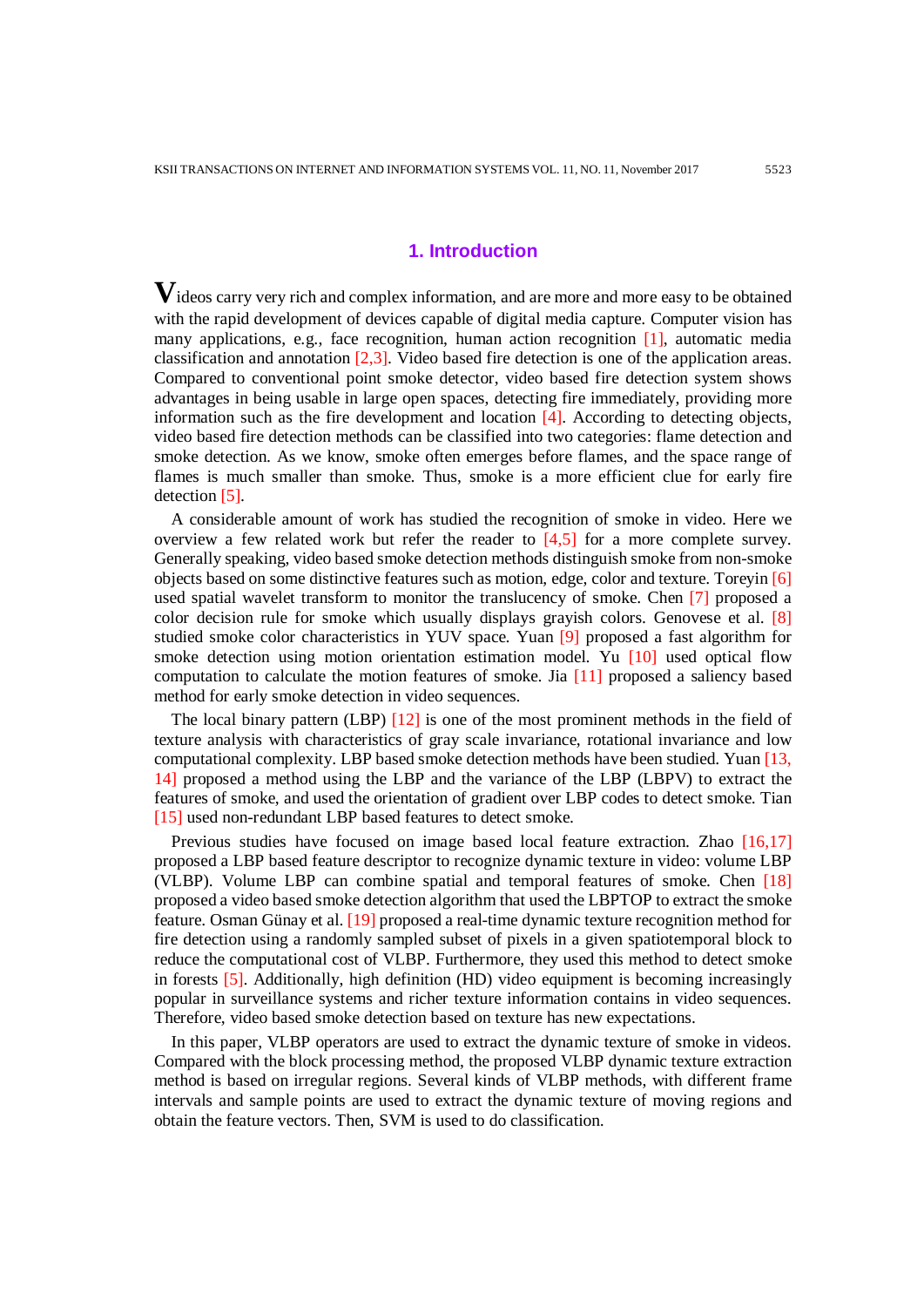This paper is organized as follows: In Sections 2.1–2.3, texture extraction approaches like LBP, VLBP, LBPTOP and CVLBP are reviewed. In Section 3.1, our experimental video set is introduced. Section 3.2 and 3.3 present the motion region extraction method and the classifier respectively. Section 3.4, 3.5 and 3.6 are the analysis of smoke detection using dynamic texture features based on blocks and irregular regions . Finally, Section 4 is the conclusion of the study.

## **2. Dynamic texture extraction**

## **2.1 Local binary pattern**

The basic LBP operator proposed by Ojala et al. [12] for texture analysis can be defined as follow:

$$
LBP_{P,R} = \sum_{p=0}^{P-1} s(g_p - g_c) 2^p, \quad s(x) = \begin{cases} 1, x \ge 0 \\ 0, x < 0 \end{cases}, \quad (1)
$$

where  $g_e$  represents the gray value of the center pixel,  $g_p(p = 0, ..., p - 1)$  represents the gray values of the neighboring pixels,  $\vec{R}$  is the radius of the circle and  $\vec{P}$  is the total number of sample points in the circular neighborhood. There are four types of patterns: original, uniform, rotation-invariant and rotation-invariant-uniform.

The original pattern is defined in Eq. (1) and the other three patterns are deformations of the original pattern. LBP $_{P,R}^{u2}$  is defined as a pattern that has no more than 2 spatial transitions. The  $U$  value of a LBP pattern is defined as the number of spatial transitions (bitwise  $0/1$  changes) and can be computed by

$$
U(LBP_{P,R}) = |s(g_{p-1} - g_c) - s(g_0 - g_c)| + \sum_{p=1}^{p-1} |s(g_{(p+1)} - g_c) - s(g_p - g_c)|. (2)
$$

Patterns with more than 2 spatial transitions ( $U \ge 2$ ) are considered as identical pattern. Rotation invariance is achieved by assigning a unique identifier to each rotation invariant LBP:

$$
LBP_{P,R}^{ri} = \min\{ROR(LBP_{P,R}, p) | p = 0, ..., P-1\},\qquad(3)
$$

where  $ROR(x, p)$  performs a circular bitwise right shift on the number x with p times.  $LBP_{P,R}^{ritu2}$  is a combination of  $LBP_{P,R}^{u2}$  and  $LBP_{P,R}^{ri}$ . It is defined as

$$
LBP_{P,R}^{riu2} = \begin{cases} \sum_{p=1}^{P-1} s(g_p - g_c) & \text{if } U(LBP_{P,R}) \le 2\\ P+1 & \text{otherwise} \end{cases} \tag{4}
$$

**Fig. 1** shows the basic computation procedure of the LBP with  $P = 8$ ,  $R = 1$ . For any other value  $(P, R)$ , the gray values of neighbors not located exactly at the center of the pixels are estimated by interpolation.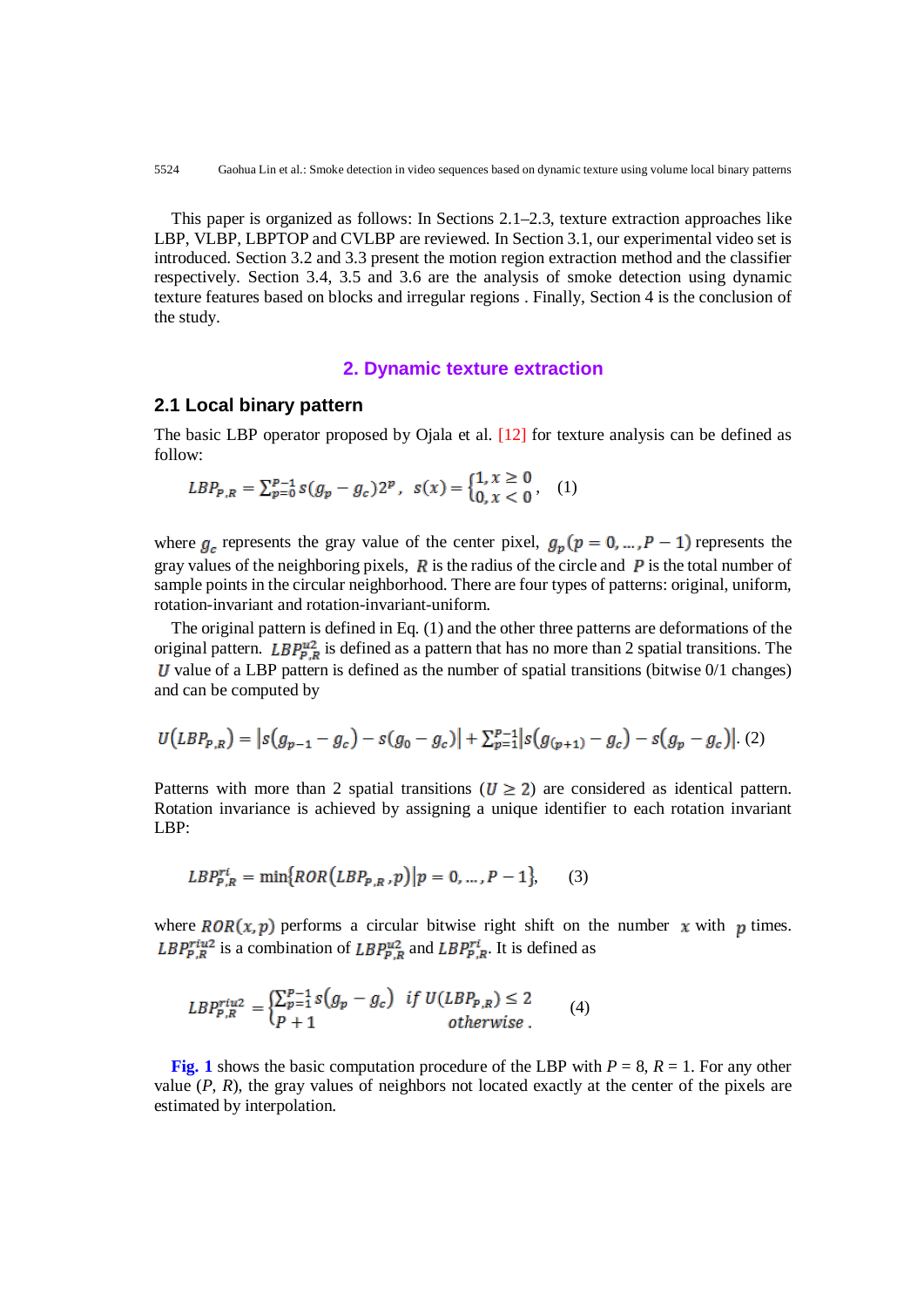

**Fig. 1.** Basic computation procedure of the LBP with  $P = 8$ ,  $R = 1$ .

## **2.2 Volume local binary pattern**

The VLBP was proposed by Zhao et al. [16,17] for dynamic texture recognition by extending the LBP to the spatiotemporal domain. It is defined as

$$
VLBP_{L,P,R} = \sum_{p=0}^{3P+1} s(g_p - g_c) 2^p, \qquad (5)
$$

where  $g_c$  corresponds to the gray value of the center pixel of the local volume neighborhood,  $g_p$  represents the gray values of  $3P + 2$  pixels in the three frames with interval *L* and *R* is the radius of the circle in each frame. **Fig. 2** shows the entire computing procedure for  $VLBP_{1.4.1}$ .



Fig. 2. Computing procedure for  $VLBP_{1,4,1}[17]$ .

Similar to the basic LBP, VLBP also has four modes. Note that the rotation invariant VLBP should consider the synchronization of the three frames that rotate simultaneously with the same angles.

The LBPTOP is a simplified VLBP that decreases the dimension of the feature vector by considering three orthogonal planes around the center pixels and calculating the binary number separately for each plane. The final feature vector is obtained by concatenating the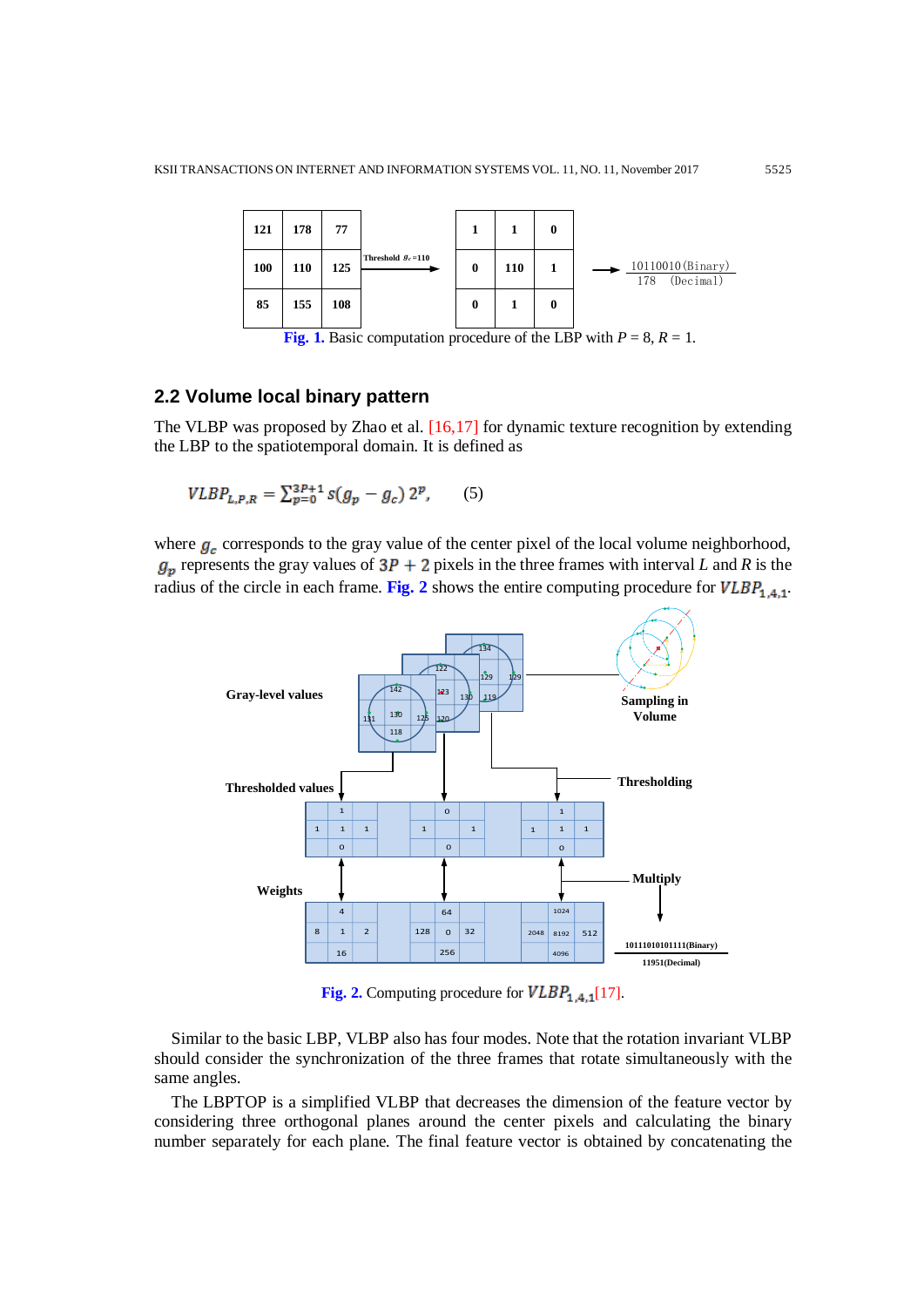histograms corresponding to each orthogonal plane.

## **2.3 Completed Volume local binary pattern**

The conventional VLBP operator only takes the sign information of local differences into consideration. The CVLBP adds a global texture feature that uses center pixel information combined with a global mean difference as a threshold to modify the VLBP. The CVLBP framework is illustrated in **Fig. 3**. The temporal volume is represented as its volume center gray level (C) and the local difference of the volume center pixel with circularly symmetric neighborhoods. The local difference is then divided into the sign (S) and magnitude (M) components. VLBP\_S is the same as the basic VLBP operator given in Eq. (5). VLBP\_M is defined as

$$
VLBP_{L,P,R}M = \sum_{p=0}^{3P+1} s((g_p - g_c) - th) 2^p, \tag{6}
$$

where the is the mean of the local differences( $g_p - g_c$ ) over the entire volume.



#### **3. Smoke recognition based on dynamic texture**

#### **3.1 Experimental video**

To carry out the study, a fixed video set which can greatly affect the result of video based fire detection is indispensable for the comparison between the algorithms. Existing fire smoke videos for research are essentially low resolution, for example, the videos provided by Bilkent University [20]. HD video network cameras were used in our study to shoot a group of smoke videos and non-smoke videos with a size of 1920×1080, as shown in **Fig. 4** and **Fig. 5**. The videos can be downloaded on our website [\(http://smoke.ustc.edu.cn/datasets.htm\)](http://smoke.ustc.edu.cn/datasets.htm).

The videos used for training consisted of 10 smoke videos and 5 non-smoke videos named Video 1–15. **Table 1** provides a simple summary of the content of each training video. Additionally, the videos used for testing contained another 10 smoke videos that are similar to the training set and the same 5 non-smoke videos in the training set. The testing videos were named Video A–O. The smoke videos contained black and white smoke with varied density.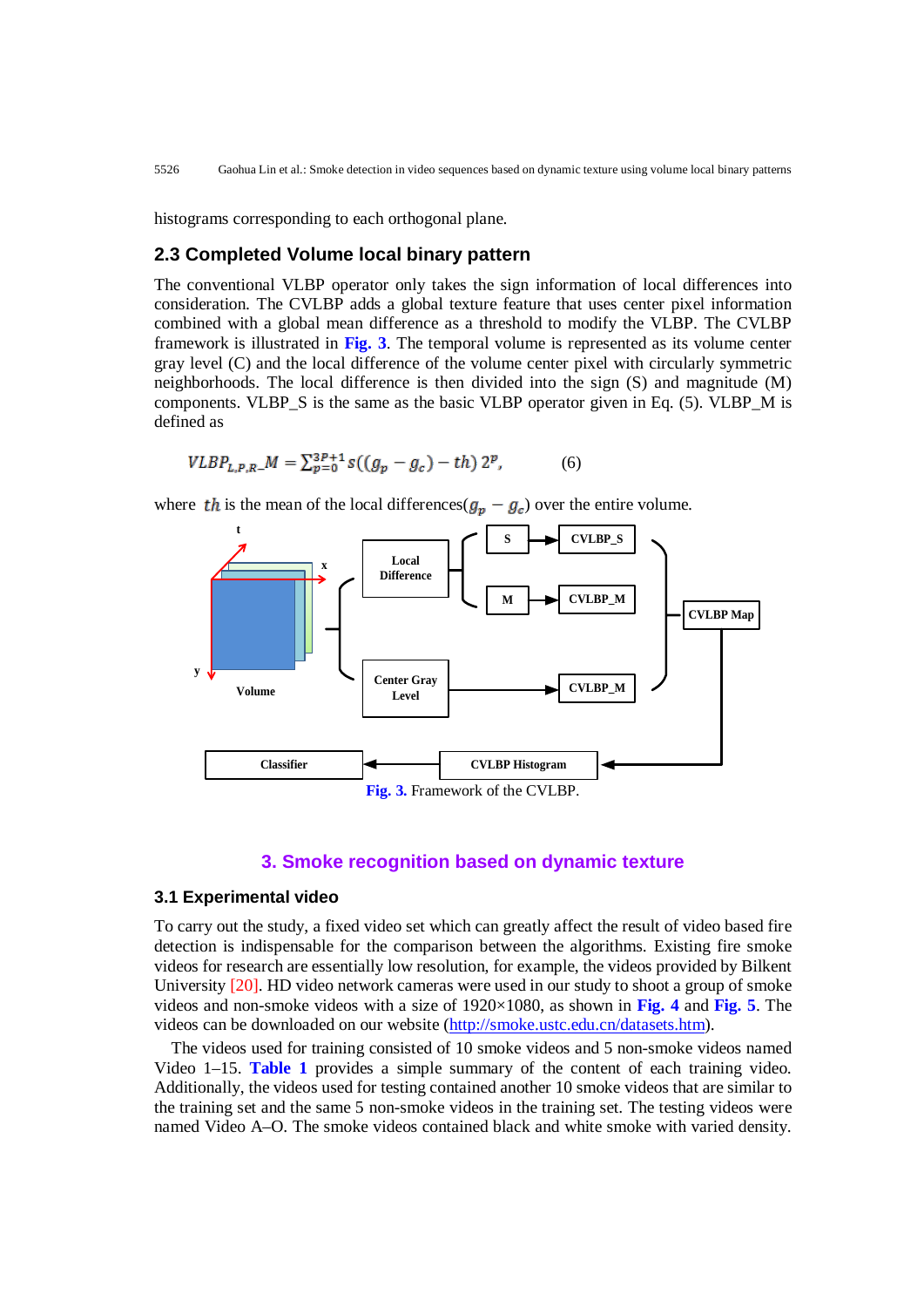The non-smoke videos were mainly indoor interference sources, including walking pedestrians, swinging curtains and flickering light.



Fig. 4. Training videos. Fig. 5. Testing videos.

#### **3.2 Extraction of the motion regions**

The background subtraction method was used for moving region extraction, which is shown in Algorithm 1. Then to eliminate interference and reduce computation, dynamic textures only from the moving regions of the video were extracted. The background frame was updated by coefficient  $\alpha$ . After the foreground frame was extracted, morphological operations were applied to reduce noise.

#### **Algorithm 1 Background subtraction method**

```
n: Frame index (i, j): Pixel position threshold=8 \alpha=0.1
I_{\mathbf{E}}: Background image, I_{\mathbf{F}}: Foreground image
if _{\text{abs}}(I^n(i,j) - I^{n-1}_B) > threshold then
    I_{F=1}^n:
Else
   I_{F=0}^nEnd
I_{B-}^{n}I_{B}^{n-1}\times(1-\alpha)+I^{n}\times\alpha\text{erode}(\mathbf{I}_{\mathbf{F}}^n)dilate<sup>\binom{\prod_{i=1}^{n}}{F}</sup>
```
## **3.3 SVM**

Support Vector Machines (SVM) was selected in our analysis as the classifier for dynamic texture features which have been the dominate classifier option for over a decade before the boom of Deep Learning [21]. The SVM introduced by Vapnik [22, 23] shows its advantages in solving the data classification problem in high dimensional space and for the nonlinearity problem in pattern recognition, and also applies to the condition where the feature dimension of the data is higher than the number of samples.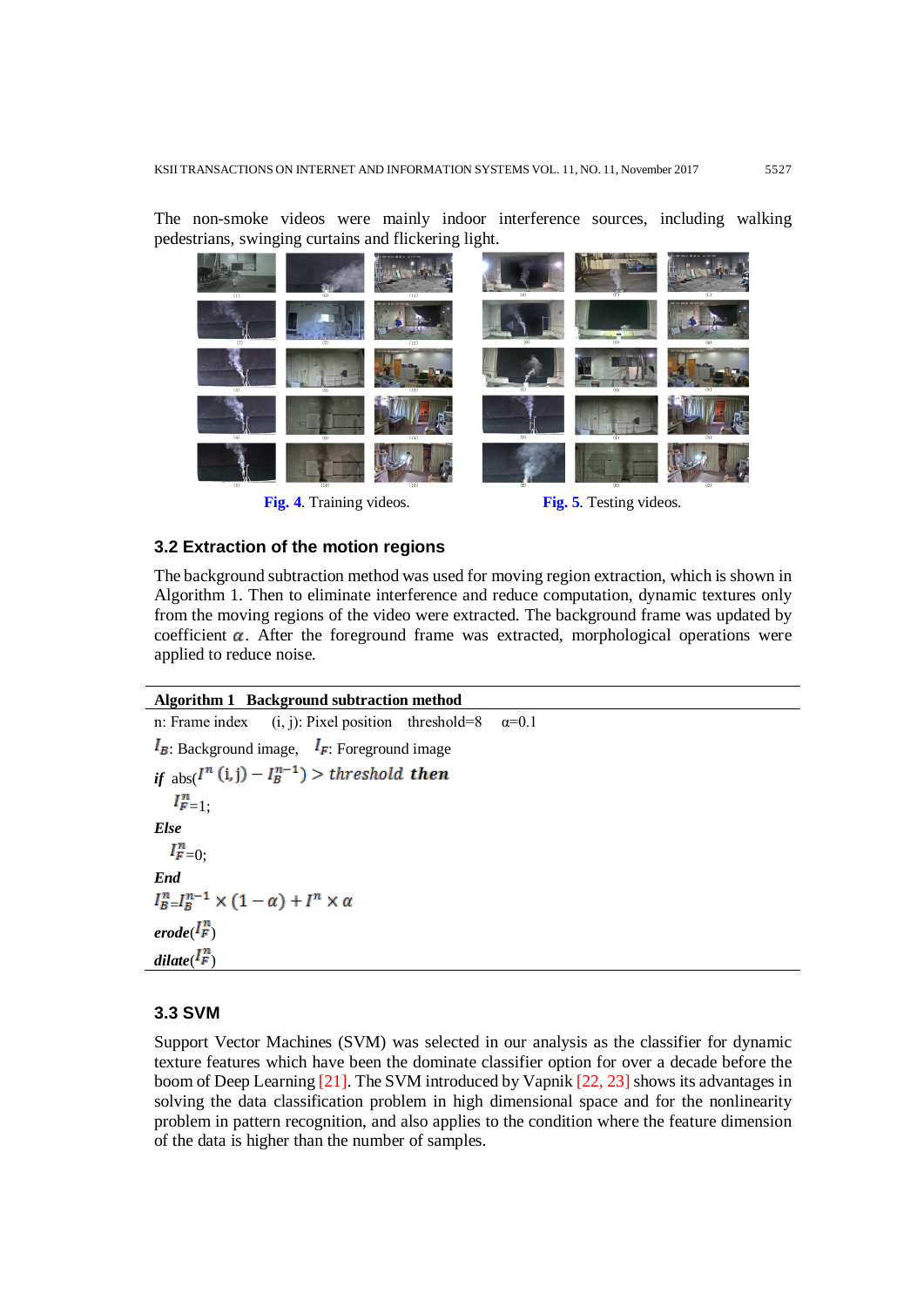The SVM evolved from the concept of structural risk minimization in statistical learning theory. By simultaneously minimizing the empirical classification error and maximizing the geometric margin, SVM constructs a hyperplane that optimally separates the samples into two categories. SVM was originally used to solve linearly separable problems using an optimal separating hyperplane. However, many problems cannot be expressed by linear functions in the real world. Mapping the original finite dimensional space to a higher dimensional or infinite space with the application of a nonlinear function will make the samples linearly separable.

### **3.4 Block based dynamic texture extraction**

We divided the video image into  $100\times100$  non-overlapping blocks. A total of 4,805 smoke blocks and 11,842 non-smoke blocks were labeled in video samples 1–15. **Fig. 6** is a schematic of some samples. The number of labeled blocks contained in each video is listed in **Table 1**. Then the LBPTOP<sub>1.8.1</sub> operator was used to extract the dynamic texture features of each block. A total of 2,366 smoke blocks and 5,989 non-smoke blocks were randomly selected from the labeled blocks and used as the training data for the SVM.





**Fig. 6.** Positive samples(left) and negative samples(right) in Videos 1–15.

| Video               | 1              | $\boldsymbol{2}$  | 3                   | $\boldsymbol{4}$ | 5                 | 6                      | 7            | 8                      | 9                     |
|---------------------|----------------|-------------------|---------------------|------------------|-------------------|------------------------|--------------|------------------------|-----------------------|
| Content             |                | White smoke plume |                     |                  |                   | Diffuse white<br>smoke |              | Thin<br>black<br>smoke | <b>Black</b><br>smoke |
| Smoke blocks        | 124            | 126               | 388                 | 461              | 595               | 343                    | 650          | 412                    | 870                   |
| Non-smoke<br>blocks | 324            | 402               | 463                 | 589              | 579               | 247                    | 206          | 414                    | 446                   |
| Video               | 10             | 11                | 12                  | 13               | 14                | 15                     | <b>Total</b> | <b>Training</b>        | <b>Testing</b>        |
| Content             | black<br>smoke |                   | Walking pedestrians |                  | Swing<br>curtains | Lighting<br>changes    |              |                        |                       |
| Smoke blocks        | 836            | $\overline{0}$    | $\boldsymbol{0}$    | $\Omega$         | $\Omega$          | $\Omega$               | 4805         | 2366                   | 4085                  |
| Non-smoke<br>blocks | 445            | 2177              | 2206                | 348              | 1556              | 1440                   | 11842        | 5989                   | 11842                 |

**Table 1.** Content of training videos

Firstly, a block was considered as the object to conduct the test. All the labeled blocks were used to test the SVM classification. The results are shown in **Fig. 7** for the detection rate (DR) and false alarm rate (FAR). It can be observed that the blocks in Videos 1–5 were classified acceptably because they were distinct white smoke plumes. Some smoke blocks in diffuse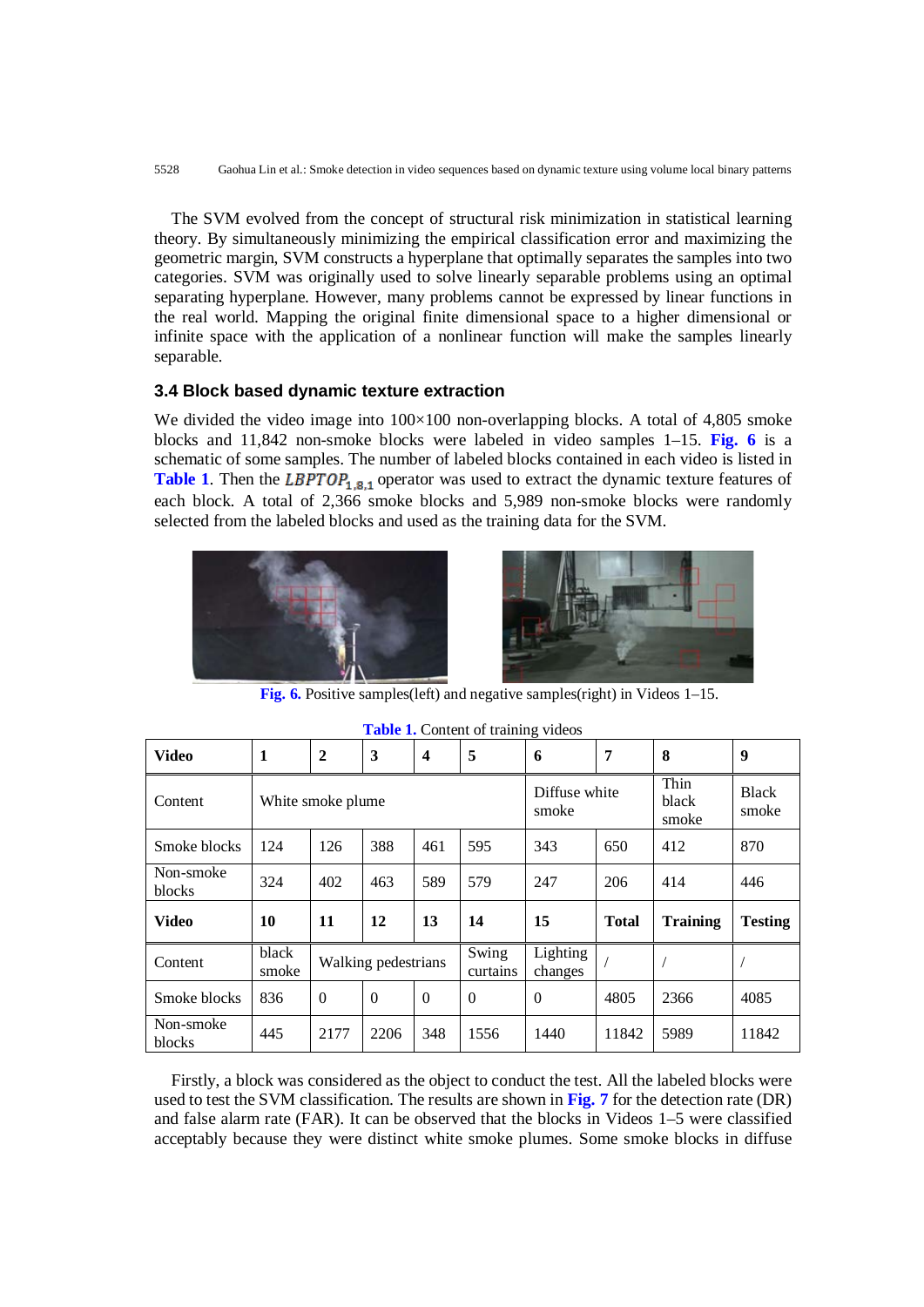white smoke Videos 6 and 7 were identified mistakenly, and some non-smoke blocks in Video 6 that contained extremely thin smoke caused a high FAR. Video 8 contained a thin black smoke plume, and the blocks could not frame out the smoke perfectly, thus the detection performance was the worst in this case.



**Fig. 7.** DR and FAR of smoke block detection.

The black smoke plumes in Videos 9 and 10 have obvious shadows, resulting in that some non-smoke blocks were classified mistakenly. An unstable illumination condition also caused some false alarms. Generally, the volume local binary pattern can be used for smoke dynamic texture detection based on blocks, especially for distinct smoke. However, the robustness is still poor and affected by the shadow, illumination condition, and so on.

After the blocks were classified, the next procedure was to determine the category of each whole frame. For an HD video frame, the number of blocks is large, for example, 190 blocks with size  $100\times100$  pixels. It is not reasonable to classify a frame as a smoke frame when just one smoke block appears. We used the neighboring block rule  $[15]$  to issue a smoke alarm based on a frame, as shown in **Fig. 8**. When smoke appears in a frame, the area of smoke typically occupies multiple interconnected blocks. Thus, when the central block in **Fig. 8** was detected as a smoke block, the frame was determined to be a smoke frame by verifying that the neighboring blocks of this smoke block had at least one smoke block. Otherwise, the central block was considered as a misclassification and no smoke alarm was issued.





**Fig. 8.** Neighboring block rule. **Fig. 9.** DR and FAR of frames based on blocks.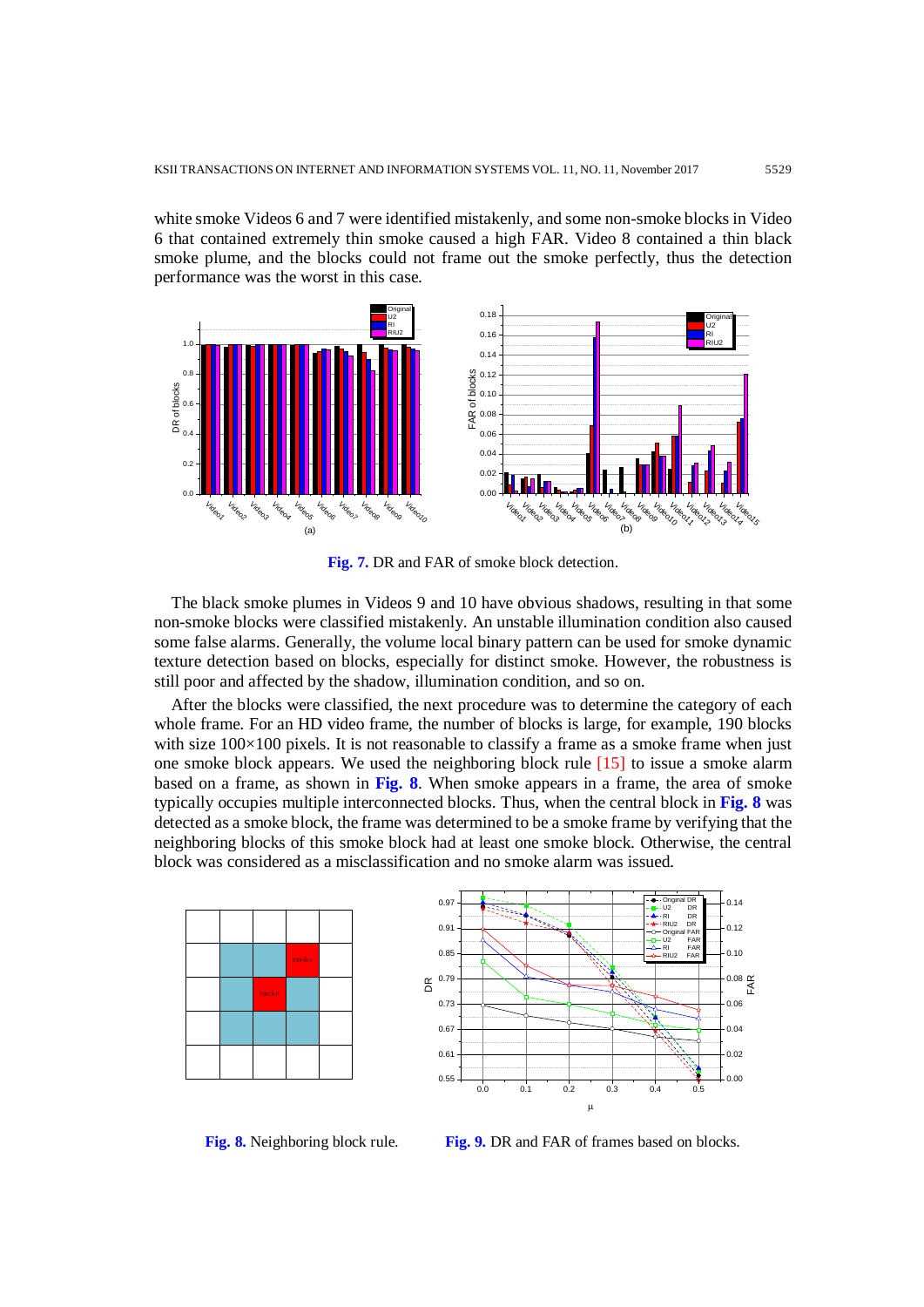5530 Gaohua Lin et al.: Smoke detection in video sequences based on dynamic texture using volume local binary patterns

For testing video A–O, we first extracted a motion region using Algorithm 1 and selected the candidate blocks from the extracted region subsequently. As the detection result is sensitive to motion area ratio threshold, we set the thresholds as 0, 0.1, 0.2, 0.3, 0.4 and 0.5 to select the candidate block. A motion area ratio of zero means that all the blocks in the frame are treated as the candidate blocks. The total DR and FAR of frames for testing video A–O aganist different thresholds are shown in **Fig. 9**. Obviously, a low threshold causes more blocks recognized as candidate smoke blocks which resulted in high DR and FAR of frames. The high FAR will decrease with increase in the motion area ratio accompanied by a lower DR simultaneously.

Compared to the smoke blocks with relatively consistent dynamic texture features, the non-smoke blocks had a variety of feature histograms, with the result that the larger the feature dimension is, the more non-smoke blocks could be excluded. Thus, it can be found that the original mode had the lowest FAR compared with the other three modes in **Fig. 9** distinctly.

## **3.5 Dynamic texture extraction based on irregular regions**

Both the motion area ratio threshold and frame alarm rule have a great influence on the frame DR and FAR. What even worse is that as HD cameras have wider view coverage and greater monitoring distance, the smoke region in the HD video frame have a large variable range. It is very difficult to determine a reasonable block size. We proposed a dynamic texture feature extraction method based on irregular region to avoid these problems. The moving regions with irregular shape in a frame are obtained using the same motion region extraction method as before. Then, the irregular motion regions in a frame are treated as an entire target, and dynamic texture was only obtained from these regions. The procedure is shown in **Fig. 10**.



**Fig. 10.** Extraction of the VLBP texture features from irregular regions.

We also extracted the LBPTOP<sub>1,8,1</sub> dynamic texture from irregular regions of the training frames in Video 1–15 and testing frames in Video A–O to conduct a comparison with the blocks based method. SVM was used to train and test the feature vectors of those frames and the result is shown in **Fig. 11**.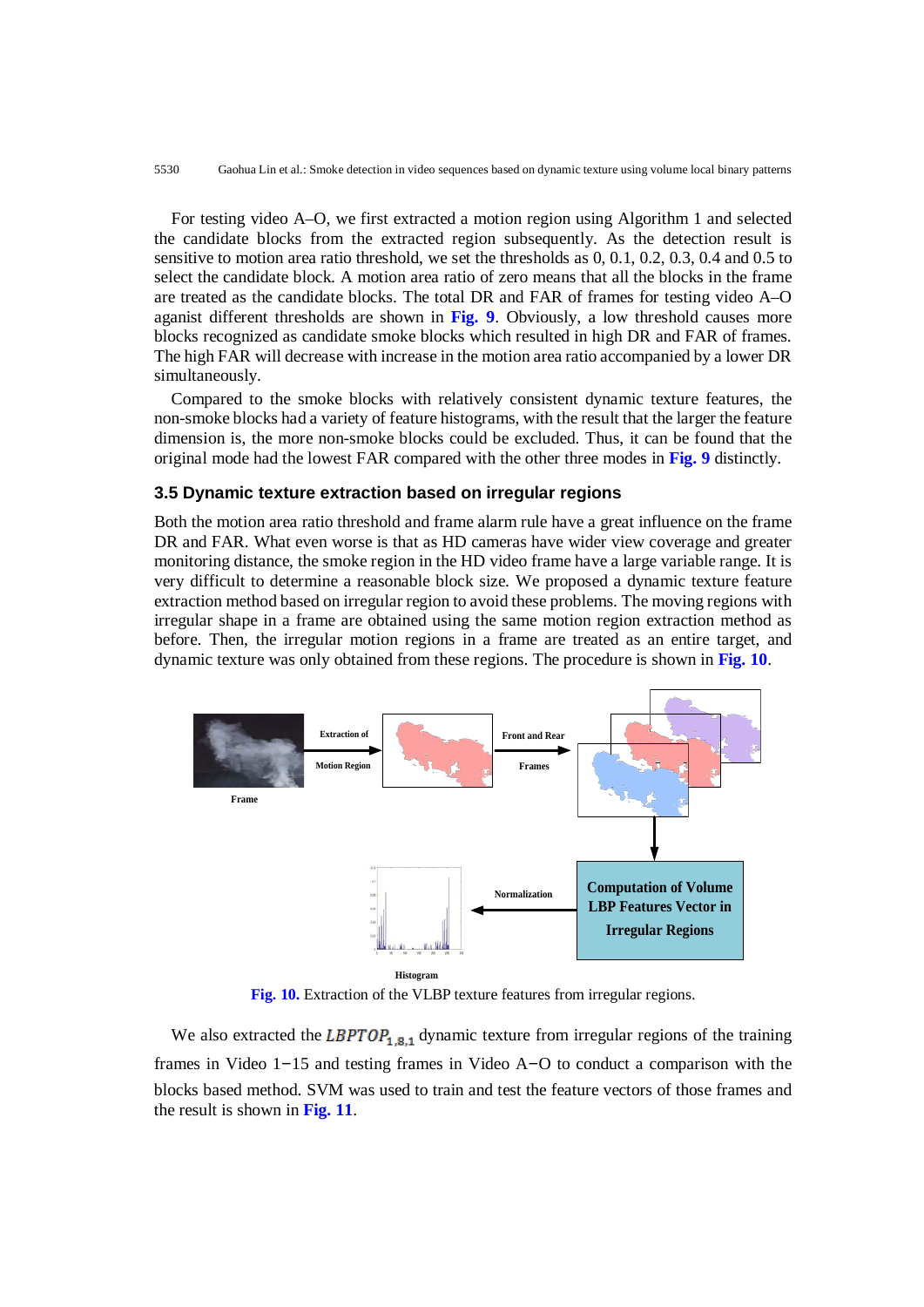

**Fig. 11.** DR and FAR of the irregular regions based method compared with the blocks based method.

It can be observed that the regions based method could greatly reduce the FAR while keeping the DR at a high level at the same time. Additionally, it is conducive to reduce calculation as the regions based method only extracts texture features from motion regions strictly. So for smoke recognition in HD videos, it is better to extract dynamic texture from irregular regions compared with the dynamic texture extraction based on blocks. The next experiments will be conducted based on irregular regions.

# **3.6 Evaluations of volume local binary patterns**

#### **3.6.1 Temporal Information**

To evaluate the performance of volume local binary patterns for smoke recognition, we implemented several methods for comparisons. Experimental results are shown in **Fig. 12**. LBP<sub>1,8,1</sub> is the basic LBP operator with  $P = 8$  and  $R = 1$ . PLBP<sub>1,8,1</sub> and PLBPPEOH<sub>1,8,1</sub> are descripted in [24]. They are texture extraction methods based on one frame without temporal information. It is obvious that the volume local binary patterns (LBPTOP<sub>1,8,1</sub>, VLBP<sub>1,2,1</sub>,  $\mathcal{CVLBP}_{1,2,1}$ ) have better results.



**Fig. 12.** Performances of different texture extraction methods.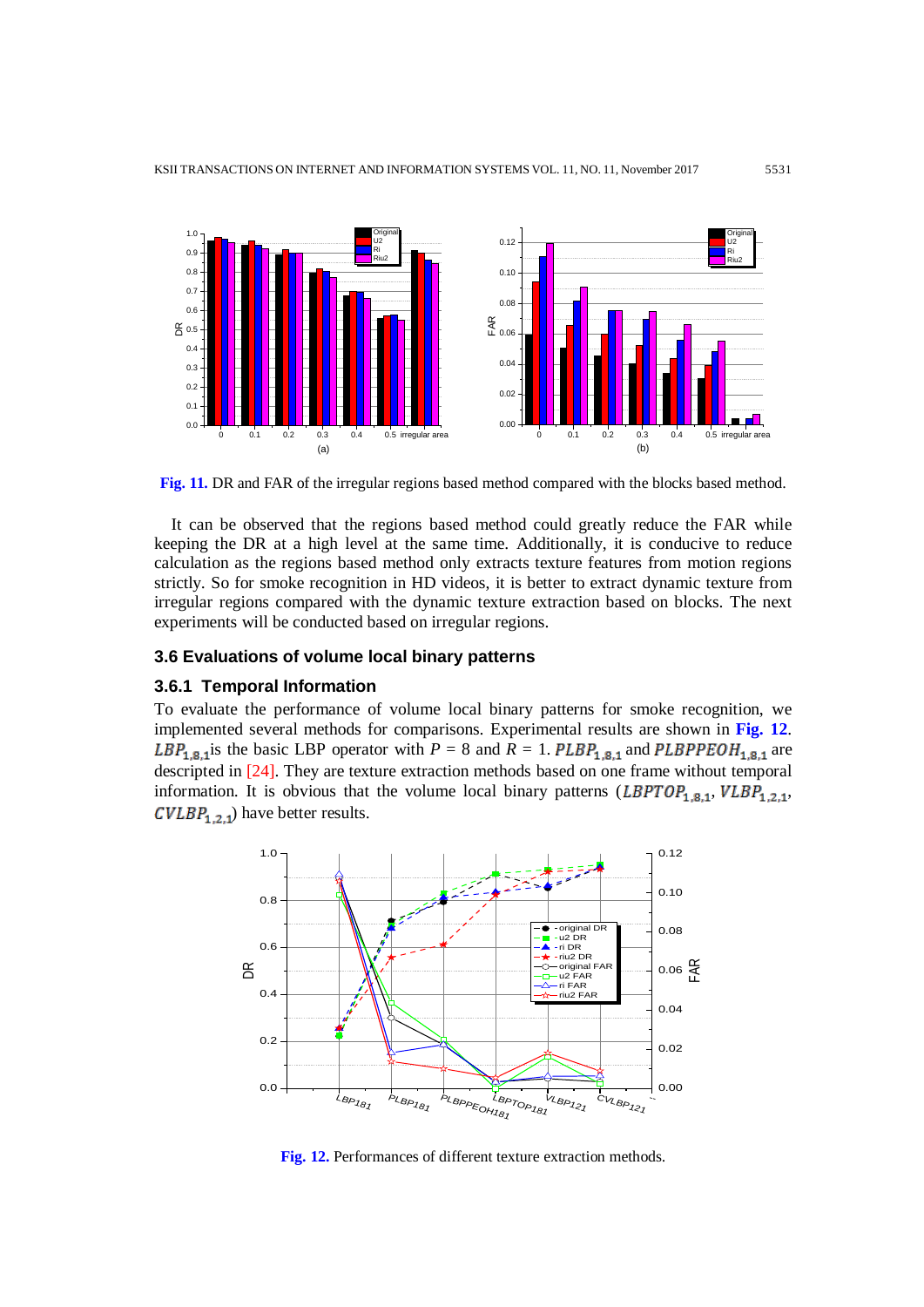## **3.6.2 Characteristics of volume local binary patterns operators**

To study the difference between each dynamic texture extraction method, we used the LBPTOP, VLBP, and CVLBP operators to extract dynamic texture for smoke detection respectively. **Fig. 13** shows the results. Generally for the FAR, as the non-smoke samples had various texture distributions, an operator with high feature dimension (more sample points and more complexity) was conducive to excluding non-smoke samples, thereby reducing the FAR.



**Fig. 13.** DR and FAR of different dynamic texture extraction methods.

The DR for the LBPTOP with  $P = 8$  was higher than that with  $P = 4$ . However, increasing the number of sample points  $P = 2$  to  $P = 4$  did not improve the DR for the VLBP operators. It is generally believed that the LBPTOP is a simplification of the VLBP with the purpose of reducing the feature dimension and the computational complexity. We found that there may be some misunderstanding. **Table 2** lists some parameters of the operators, where *pixel* represents the number of pixels actually used by the operator, excluding the central pixel, *dim* represents the dimension of the feature vector for each mode, and *t* is the time for calculating the feature vector for an identical video.

| method                  | $\boldsymbol{L}$ | $\boldsymbol{P}$ | $\boldsymbol{R}$ | pix<br>els | Original |      | U <sub>2</sub> |       | Ri   |       | Riu <sub>2</sub> |       |
|-------------------------|------------------|------------------|------------------|------------|----------|------|----------------|-------|------|-------|------------------|-------|
|                         |                  |                  |                  |            | dim      | t/s  | dim            | t/s   | dim  | t/s   | dim              | t/s   |
| $\emph{LBPTOP}_{1,4,1}$ | 1                | $\overline{4}$   | $\overline{1}$   | 6          | 48       | 2.94 | 45             | 17.57 | 18   | 17.69 | 18               | 17.52 |
| $\emph{LBPTOP}_{1,3,1}$ | 1                | 8                | 1                | 18         | 768      | 6.06 | 177            | 20.52 | 108  | 20.77 | 30               | 20.29 |
| $VLBP_{1,2,1}$          | 1                | 2                | $\overline{1}$   | 6          | 256      | 1.56 | 59             | 6.301 | 144  | 6.50  | 52               | 6.33  |
| $VLBP_{1,4,1}$          | 1                | $\overline{4}$   | $\mathbf{1}$     | 14         | 16384    | 2.88 | 185            | 6.82  | 4176 | 7.39  | 148              | 6.80  |

**Table 2.** Feature dimension and computation time.

It can be find that the computation time is not directly related to the feature dimension, for example, the original dimension of LBPTOP<sub>1.8.1</sub> is 768 and the calculation time is 6.06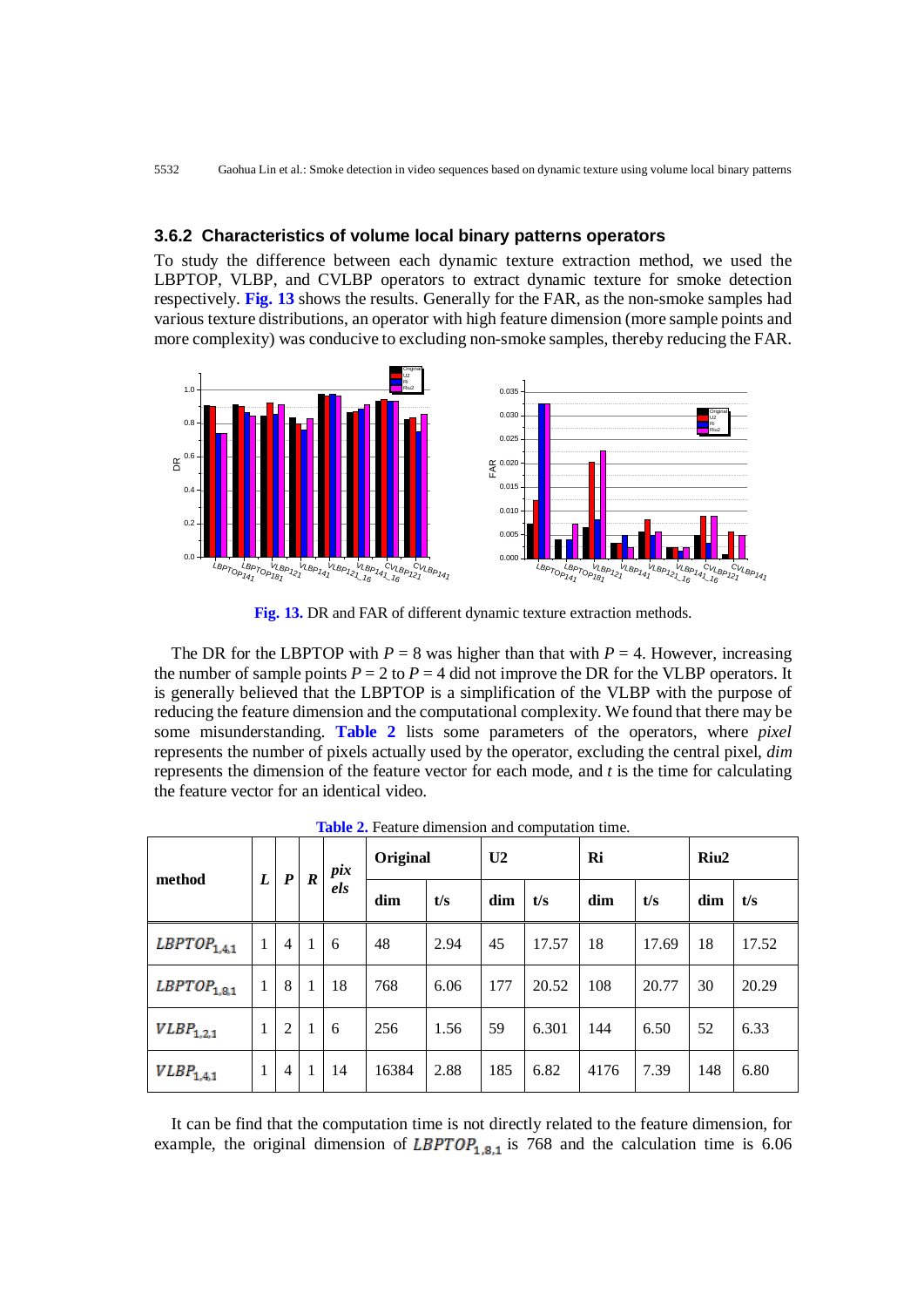seconds; however, when the original dimension of  $VLBP_{1,4,1}$  reaches up to 16384, the calculation is only 2.88 seconds. The U2, Ri and Riu2 modes greatly reduce the feature dimension compared with the original mode. However, both of them are calculated based on the original one. Thus, the calculation time is obviously longer. In fact, the feature dimension of the operator only directly affects the training time of the SVM, which is greatly shorter than the time required for feature vector computation.

In [19], the volume block for VLBP dynamic texture extraction contained 64 frames. Given that the time and storage space required for the calculation increase with the number of frames, it is difficult to achieve a real-time detection. In this paper, we used only 3 frames to extract dynamic texture with irregular regions. A comparison between the detection results based on 3 frames and 16 frames is shown in **Fig. 13**. It is obvious that more frames result in a better detection capacity with higher DR and lower FAR. Meanwhile, more frames means more calculation. Thus, the detection requirements and hardware performance should be considered synthetically to determine the optimal number of frames for dynamic texture extraction.

Compared with the VLBP, the CVLBP contains not only the sign information of local difference, but also the magnitude features of local difference. As the magnitude (M) and center average gray (C) do not directly use the volume center pixel for thresholding, they are more robust to noise. As shown in Fig. 13,  $CVLBP_{1,2,1}$  has achieved the highest DR in the operators based on 3 frames, and is more computationally efficient than  $VLBP_{1,2,1}$  16.



**Fig. 14.** DR and FAR of frame interval 1 and frame interval 2.

The movement characteristics of smoke are an important feature to distinguish it from non-smoke objects. Smoke detection method based on dynamic texture extracts movement characteristics by extending the image texture to the spatiotemporal domain. As the motion information of smoke is reflected in the difference between the frames, the frame interval *L*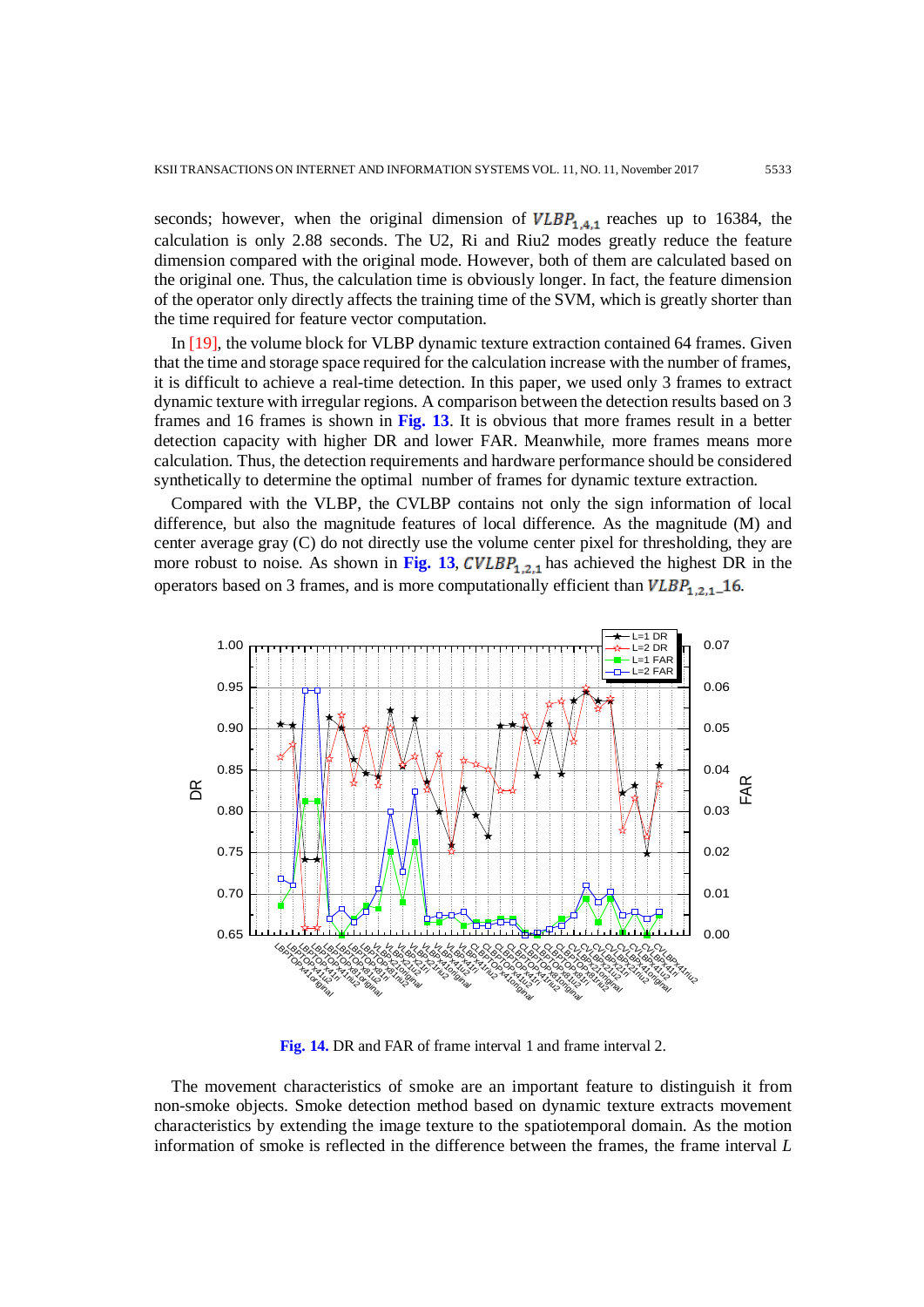influences dynamic texture extraction. We used  $L = 2$  for all operators mentioned above to conduct the training and testing. The DR and FAR results are shown in **Fig. 14**. We can observe that the general trends of FAR for the two conditions are similar, Whereas the amplitudes for  $L = 1$  are smaller in most cases. For the DR of the smoke frames, neither  $L = 1$ nor  $L = 2$  has obvious advantages over the other. The optimal frame interval value is depends on the operator.

# **4. Conclusion**

In this paper, a video based smoke detection method extracting dynamic texture feature with volume local binary pattern was studied. Using dynamic texture features to detect smoke was an effective method, especially for clear white smoke plume with an extremely high DR. Diffusion and thinning of smoke reduced the texture discrimination of smoke.

HD cameras have wider view coverage and greater monitoring distance. HD videos provide more details for smoke detection, but the size of smoke in HD videos also become more changeable. Thus the detection method based on blocks was limited by the size of the block, the frame alarm rule, and so on. The threshold of the candidate smoke block greatly affected the smoke DR and FAR. A method based on irregular regions to extract the dynamic texture feature from motion areas directly was used, which ensured a relatively high DR and greatly reduced the FAR. This method also reduced the feature extraction time and improved the robustness of the detection algorithm.

In dynamic texture feature extraction, the frame interval *L*, number of sample points *P*, radius *R* and selected operator had effects on detection performance. Generally, because the non-smoke samples had various texture distributions, an operator with high feature dimension (achieved by increasing the number of sample points or increasing the complexity of the method) was more conducive to excluding non-smoke samples, thereby reducing the FAR. However, in this experiment, it is found that the same operations were not necessarily conducive to the improvement of DR. Additionally, the feature extraction computing time of an operator was not directly related to the size of the vector dimension. In fact, the Original and U2 modes were more suitable for real-time smoke detection in most cases.

#### **References**

- [1] Wang, Yang, and G. Mori. "Human Action Recognition by Semilatent Topic Models," *IEEE Transactions on Pattern Analysis & Machine Intelligence* 31.10, 1762-74, 2009. [Article \(CrossRef Link\)](http://dx.doi.org/10.1109/TPAMI.2009.43)
- [2] Fu, Y., Hospedales, T., Xiang, T., & Gong, S. "Attribute learning for understanding unstructured social activity," *European Conference on Computer Vision* Springer-Verlag, 530-543, 2012. [Article \(CrossRef Link\)](http://dx.doi.org/10.1007/978-3-642-33765-9_38)
- [3] Fu, Y., Hospedales, T. M., Xiang, T., & Gong, S. "Learning multimodal latent attributes," *IEEE Transactions on Pattern Analysis & Machine Intelligence*, 36(2), 303-316, 2014. [Article \(CrossRef Link\)](http://dx.doi.org/10.1109/TPAMI.2013.128)
- [4] Cetin, Enis A, Günay, et al. "Video fire detection Review," *Digital Signal Processing*, 23(6):1827-1843, 2013. [Article \(CrossRef Link\)](http://dx.doi.org/10.1016/j.dsp.2013.07.003)
- [5] A. Enis Cetin, Bart Merci, Osman Günay, Behçet Uğur Töreyin and Steven Verstockt, Methods and Techniques for Fire Detection, 39-42, 2016.
- [6] Toreyin, B. Ugur, Yigithan Dedeoglu, and A. Enis Cetin. "Contour based smoke detection in video using wavelets," in *Proc. of Signal Processing Conference, 2006 14th European*. IEEE, 2006. [Article \(CrossRef Link\)](http://dx.doi.org/10.5281/zenodo.52633)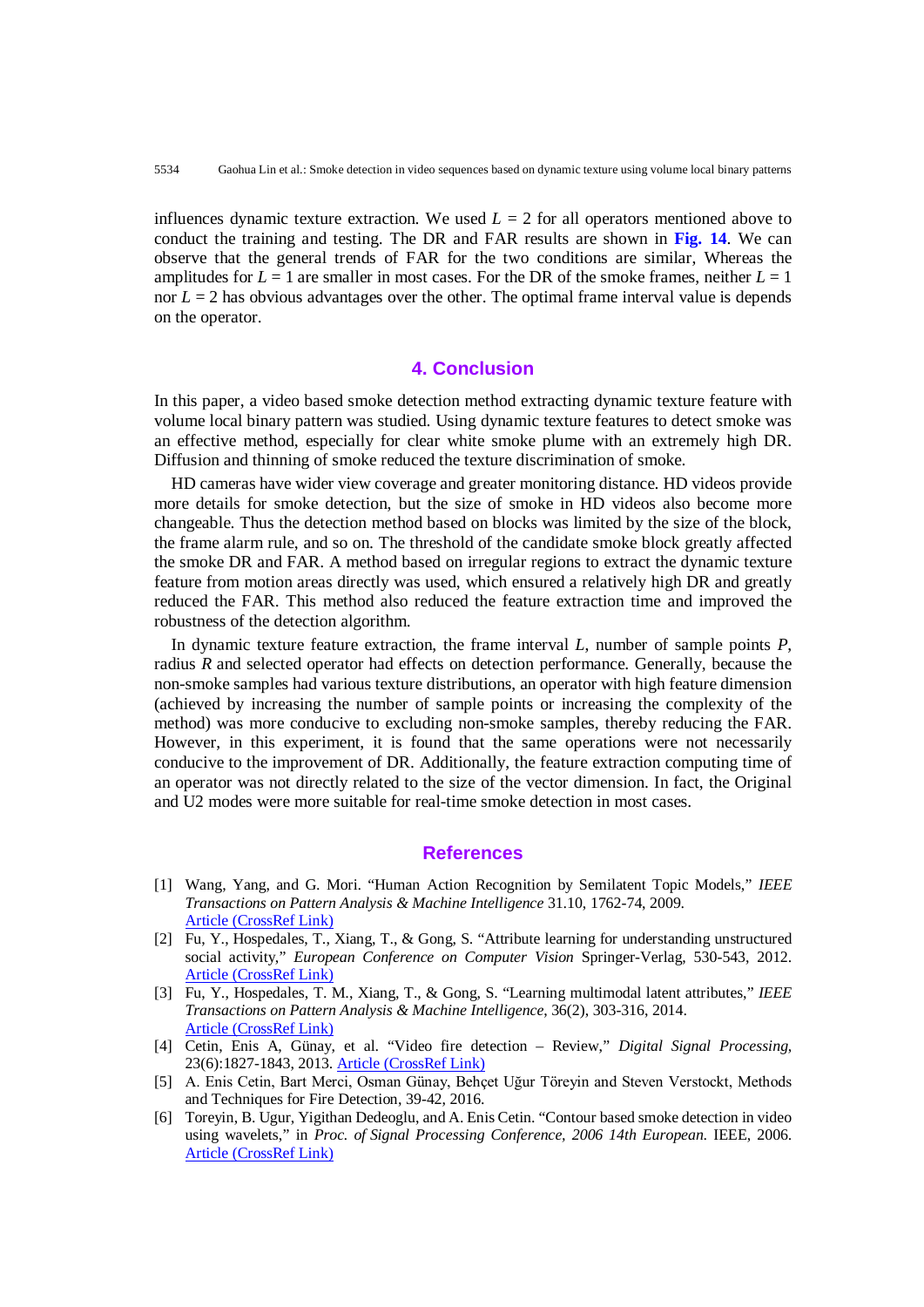- [7] Chen, Thou-Ho, Ping-Hsueh Wu, and Yung-Chuen Chiou. "An early fire-detection method based on image processing," in *Proc. of Image Processing, 2004. ICIP'04. 2004 International Conference on*. Vol. 3. IEEE, 2004. [Article \(CrossRef Link\)](http://dx.doi.org/10.1109/ICIP.2004.1421401)
- [8] Genovese, A., Labati, R. D., Piuri, V., & Scotti, F. "Wildfire smoke detection using computational intelligence techniques," in *Proc. of Computational Intelligence for Measurement Systems and Applications (CIMSA), 2011 IEEE International Conference on*. IEEE, 2011. [Article \(CrossRef Link\)](http://dx.doi.org/10.1109/CIMSA.2011.6059930)
- [9] Yuan, Feiniu. "A fast accumulative motion orientation model based on integral image for video smoke detection," *Pattern Recognition Letters* 29.7, 925-932, 2008. [Article \(CrossRef Link\)](http://dx.doi.org/10.1016/j.patrec.2008.01.013)
- [10] Chunyu, Y., Jun, F., Jinjun, W., & Yongming, Z. "Video fire smoke detection using motion and color features," *Fire technology* 46.3, 651-663, 2010[. Article \(CrossRef Link\)](http://dx.doi.org/10.1007/s10694-009-0110-z)
- [11] Jia, Y., Yuan, J., Wang, J., Fang, J., Zhang, Q., & Zhang, Y. "A saliency-based method for early smoke detection in video sequences," *Fire Technology* 5.52, 1271-1292, 2016. [Article \(CrossRef Link\)](http://dx.doi.org/10.1007/s10694-014-0453-y)
- [12] Ojala, Timo, Matti Pietikainen, and Topi Maenpaa. "Multiresolution gray-scale and rotation invariant texture classification with local binary patterns," *IEEE Transactions on pattern analysis and machine intelligence* 24.7, 971-987, 2002. [Article \(CrossRef Link\)](http://dx.doi.org/10.1109/TPAMI.2002.1017623)
- [13] Yuan, Feiniu. "Video-based smoke detection with histogram sequence of LBP and LBPV pyramids," *Fire safety journal* 46.3, 132-139, 2011. [Article \(CrossRef Link\)](http://dx.doi.org/10.1016/j.firesaf.2011.01.001)
- [14] Yuan, F., Shi, J., Xia, X., Yang, Y., Fang, Y., & Wang, R. "Sub Oriented Histograms of Local Binary Patterns for Smoke Detection and Texture Classification," *KSII Transactions on Internet and Information Systems (TIIS)* 10.4, 1807-1823, 2016. [Article \(CrossRef Link\)](http://dx.doi.org/10.3837/tiis.2016.04.019)
- [15] Tian, H., Li, W., Ogunbona, P., Nguyen, D. T., & Zhan, C. "Smoke detection in videos using non-redundant local binary pattern-based features," in *Proc. of Multimedia Signal Processing (MMSP), 2011 IEEE 13th International Workshop on*. IEEE, 2011[. Article \(CrossRef Link\)](http://dx.doi.org/10.1109/MMSP.2011.6093844)
- [16] Zhao, Guoying, and Matti Pietikainen. "Dynamic texture recognition using local binary patterns with an application to facial expressions," *IEEE transactions on pattern analysis and machine intelligence* 29.6, 915-928, 2007. [Article \(CrossRef Link\)](http://dx.doi.org/10.1109/TPAMI.2007.1110)
- [17] Zhao, Guoying, and Matti Pietikainen. "Local binary pattern descriptors for dynamic texture recognition," in *Proc. of Pattern Recognition, 2006. ICPR 2006. 18th International Conference on*. Vol. 2. IEEE, 2006. [Article \(CrossRef Link\)](http://dx.doi.org/10.1109/ICPR.2006.768)
- [18] Chen, Junzhou, Yong You, and Qiang Peng. "Dynamic analysis for video based smoke detection," *International Journal of Computer Science Issues*10.2, 298-304, 2013.
- [19] Günay, Osman, and A. Enis Çetin. "Real-time dynamic texture recognition using random sampling and dimension reduction," in *Proc. of Image Processing (ICIP), 2015 IEEE International Conference on*. IEEE, 2015. [Article \(CrossRef Link\)](http://dx.doi.org/10.1109/ICIP.2015.7351371)
- [20] <http://signal.ee.bilkent.edu.tr/VisiFire/Demo/SampleClips.html>
- [21] Jiang, Y. G., Wu, Z., Wang, J., Xue, X., & Chang, S. F. "Exploiting feature and class relationships in video categorization with regularized deep neural networks," *IEEE Transactions on Pattern Analysis and Machine Intelligence,* 2017. [Article \(CrossRef Link\)](http://dx.doi.org/10.1109/TPAMI.2017.2670560)
- [22] Boser, Bernhard E., Isabelle M. Guyon, and Vladimir N. Vapnik. "A training algorithm for optimal margin classifiers," *Proceedings of the fifth annual workshop on Computational learning theory*, ACM, 1992. [Article \(CrossRef Link\)](http://dx.doi.org/10.1145/130385.130401)
- [23] Cortes, Corinna, and Vladimir Vapnik. "Support-vector networks," *Machine learning* 20.3, 273-297, 1995. [Article \(CrossRef Link\)](http://dx.doi.org/10.1007/BF00994018)
- [24] Li H. D., Yuan F. N. "Image based smoke detection using pyramid texture and edge features," *Journal of Image and Graphics*, 20(6):0772-0780, 2015. [Article \(CrossRef Link\)](http://dx.doi.org/10.11834/jig.20150606)